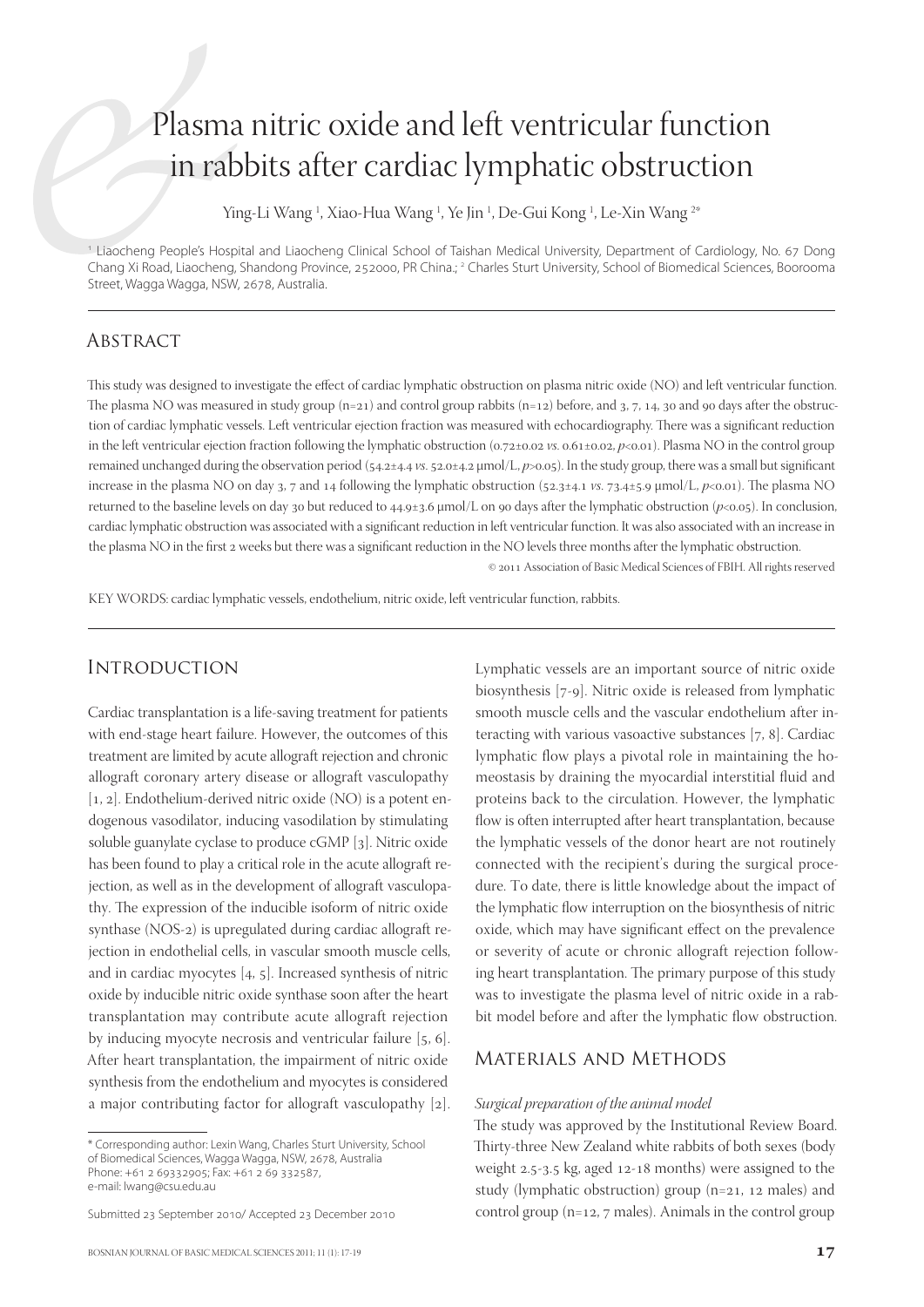underwent the same open-chest surgery as the lymphatic obstruction group, but without the ligation of the lymphatic vessels. Under general anesthesia, left thoractomy was performed in the fourth intercostal space and the heart was suspended in a pericardial cradle. In the study group, 0.5 ml of 10% methylene blue was injected into the wall of the left and right ventricular apex, clearly marking the lymphatic vessels in the epicardium and the adjacent lymph nodes. Animals in the control group underwent the same open-chest surgery as the lymphatic obstruction group, but without the ligation of the lymphatic vessels. The main epicardial lymphatic vessels, as well as the large lymph nodes between the aortic root and the pulmonary artery, and between the posterior aorta and the right superior pulmonary artery were destroyed [10]. The chest was then closed by layers and the animals were returned to the animal house for standard care by the investigators and the curators. Penicillin (average 0.8 million units) was administered intramuscularly daily for a week after the surgery to prevent wound infection.

#### *Measurement of plasma nitric oxide*

Venous blood was obtained before, and at 3, 7, 14, 30 and 90 days following the surgery. The plasma was collected from each sample by centrifuge at 3000 rpm for 5min at 4° C and stored at −25°C until detection. Thawed samples (100 μL), were diluted fourfold with deionized water and deproteinated by zinc sulfate. They were centrifuged at 3000 rpm for  $5$  min at room temperature and  $5$  μL supernatant was injected into a chemiluminescence machine (Sievers 280 NO Analyzer, Sievers Instruments, Inc., Boulder, CO), for the measurement of plasma nitric oxide.

#### *Assessment of left ventricular function*

Left ventricular ejection fraction (EF) was measured by echocardiography (HP SONOC-5500, Agilent Technologies, MA, USA) before and after operation.

#### *Statistical analysis*

Data was expressed as mean ± standard deviation. Numerical data were analyzed by one-way ANOVA. Categorical data were examined by Chi-square test.  $p \le 0.05$  was considered statistically significant.

## **RESULTS**

All animals survived the initial operation and completed the 90-day study. Pericardial fluid of 1-9 ml (between the left ventricular posterior wall and the pericardium) was detected by echocardiography in  $52.4\%$  ( $11/21$ ) of the study and 8.3%  $(1/12)$  of the control group animals three days following the surgery  $(p \langle 0.05 \rangle)$ . There was a gradual reduction in preva-

lence of pericardial fluid and at the end of week 4, none of the control or study group animals had pericardial fluid. Table 1 shows the average values of the left ventricular ejection fraction before and after operation. There was no significant difference in the ejection fraction between the study and control groups before the surgery  $(p > 0.05)$ . In the control group, average ejection fraction remained unchanged following operation. Following operation, there was a significant reduction in the left ventricular ejection fraction in the study group between day 3 and 90.

**TABLE 1.** Left ventricular ejection fraction (%) following the surgery.

|                | Study $(n=21)$ | Control $(n=12)$ | p      |
|----------------|----------------|------------------|--------|
| Before surgery | $72+2$         | $71 + 4$         | NS     |
| Day 3          | $60\pm3*$      | $73+4$           | < 0.01 |
| Day 7          | $62{\pm}3*$    | $70+3$           | < 0.01 |
| Day 14         | $64 + 5^*$     | $71+2$           | < 0.01 |
| Day 30         | $62 + 4*$      | $74 \pm 6$       | < 0.01 |
| Day 90         | $61 \pm 2^*$   | $71 + 4$         | < 0.01 |

Data are expressed as mean ± SD

 $*$ p <0.01 compared with the baseline value in the same group

As shown in Table 2, the average value of nitric oxide was similar between the control and the study group before the surgery. In the control group the average nitric oxide values remained unchanged following the sham surgery  $(p > 0.05)$ .

**TABLE 2.** Changes in plasma concentration of nitric oxide following cardiac lymphatic obstruction.

|                | Study $(n=21)$ | Control $(n=12)$ | п      |
|----------------|----------------|------------------|--------|
| Before surgery | $72+2$         | $71 + 4$         | NS     |
| Day 3          | $60+3*$        | $73+4$           | < 0.01 |
| Day 7          | $62 + 3*$      | $70+3$           | < 0.01 |
| Day 14         | $64 + 5*$      | $71 \pm 2$       | < 0.01 |
| Day 30         | $62 + 4*$      | $74 \pm 6$       | < 0.01 |
| Day 90         | $61+2*$        | $71 + 4$         | < 0.01 |

Data are expressed as mean ± SD

 $p = 2001$  compared with the baseline value in the same group

In the study group, the average plasma nitric oxide on day 3, 7 and 14 were higher than the baseline value  $(p<0.05)$ . The average nitric oxide at these time points were also higher than in the control group  $(p \lt 0.05)$ . However, in the study group, the average nitric oxide on day 30 was similar to the baseline value, or the average value of the control group  $(p > 0.05)$ . However, the plasma nitric oxide on day 90 was lower than the baseline value  $(p<0.05)$  and the nitric oxide in the control group  $(p<0.05)$ .

### Discussion

Previous studies have found that ligation of large cardiac lymphatic vessels, together with the destruction of the large cardiac lymph nodes, caused significant reduction or oc-